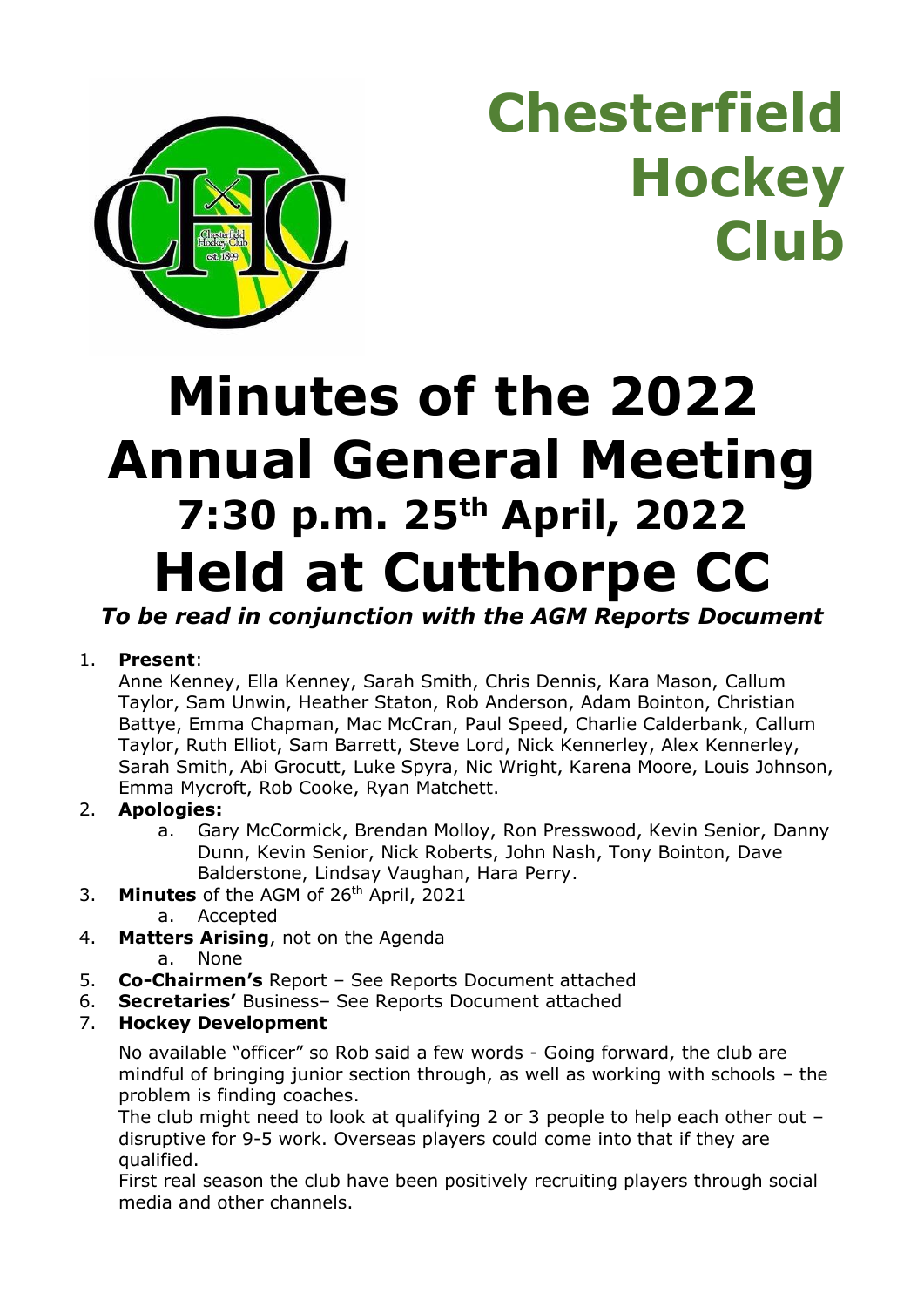The club are going to put a Hockey Development officer in place to oversee and guide the process.

Seeking to achieve Talent Centre Accreditation in the future, but currently wait for EH guidance – long term goal of the club.

8. **Mini-Hockey**– See Reports Document attached

#### 9. **St. Mary's Pitch**

- a. Dipesh has gone up to spray weedkiller to eliminate the moss hoping to get him up two times a year to maintain the pitch and surrounding areas.
- b. There has been one major expense the floodlights are being replaced – 20 years old and the wiring and bulbs being affected. Being replaced with modern wiring, LED bulbs and a timer - £30k total costs. Part funded by Schools partnership and club, consisting of a loan which will need to be paid back. Work will be completed over the summer – one week in the first two-weeks of the holidays. Should not affect any summer hockey access.
- c. Thanks to the captains and volunteers to lock up the pitch.
- d. Beer bottles found in opposition changing rooms aware that it is a school – must remind them to remove.
- e. Dogs forbidden on site might need to remind to arrange something through GMS to remind opposition in advance of games.
- f. There is a new disabled parking bay at the bottom car park.
- 10. **Selection Report** See Reports Document attached
- 11. **Social and Fund-raising** See Reports Document attached
	- a. Difficult year on social side merging of two sides of club and postcovid.
	- b. Organised a great race night at the rugby club annual event aimed at families – raised £669.
	- c. Task to challenge each team to organise an event seek to increase cohesion amongst the club.
	- d. Next event is Annual Dinner Friday  $13<sup>th</sup>$  May at Technique Stadium plenty of space still available.
	- e.  $10^{th}$  September Hog Roast Simon Davidson is hosting again very kindly.
	- f. 100 Club seeking to open up to ladies' section. Raised £1500 for the club for the year.
- 12. **Treasurers' Report** See Reports Document attached

#### **Summary**

Overall the club made a deficit of ( $£267$ ) for the year, we had budgeted a surplus of  $f15,004$ .

The main reason for the variance is the money spent on the replacement floodlights of £15,000.

The club balance sheet net assets show £26,325 as at 31 March 2022. The club bank accounts total £36,867 as at 31 March 2022.

#### **Recommendations**

To increase club memberships by £5 for the year per section.

To align the ladies match fees to  $£10$  per match (currently  $£9$ ) in line with the rest of the club adults.

Leave all other match fees as they are.

#### **Objectives**

Clubs aim is to put aside a minimum of  $£10k$  per year for the future relay of the pitch and replacement equipment.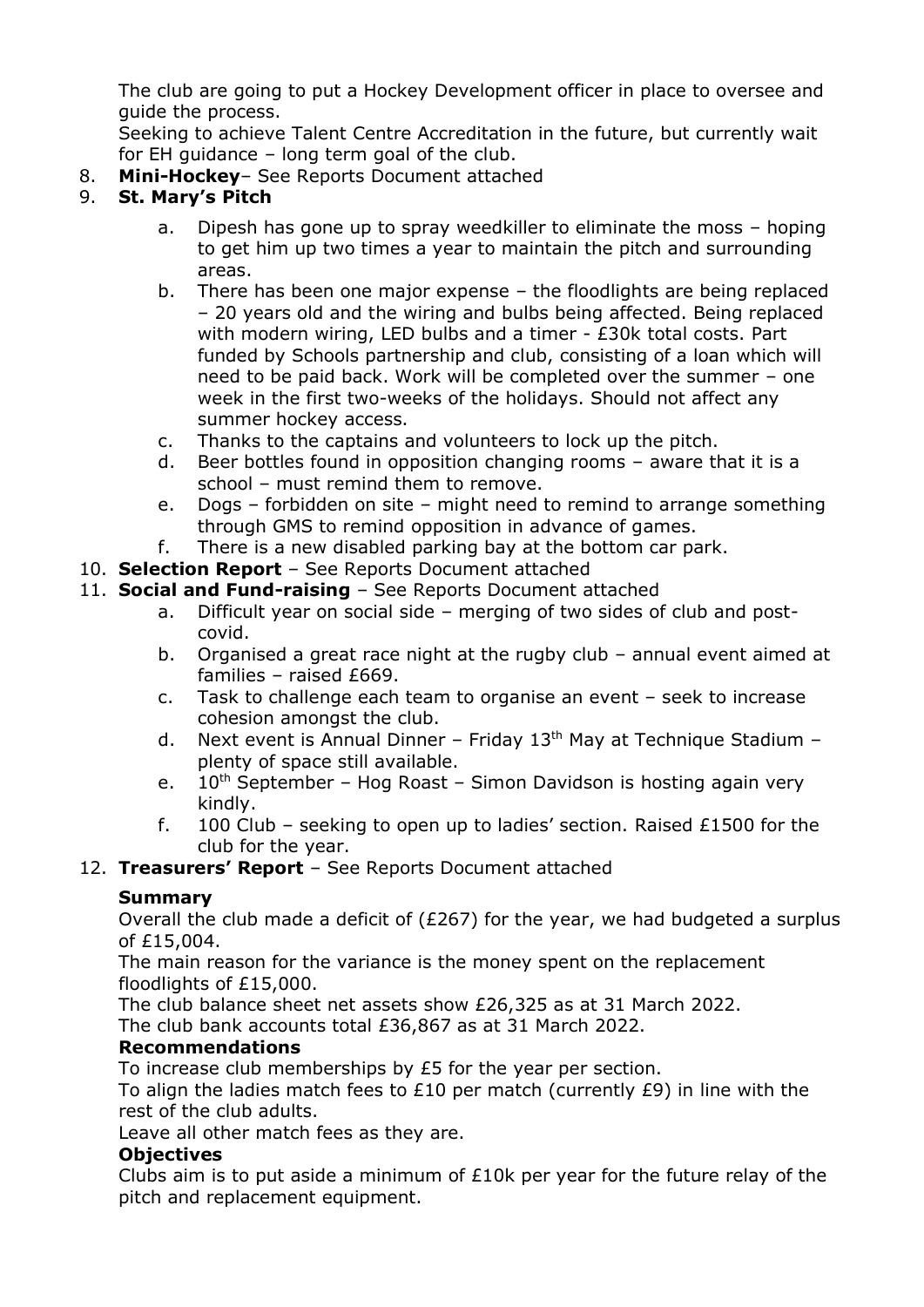Budget for following year will be reproduced again by committee. Proposed increase on £5 annual subscription – Proposed and accepted. Proposed increased on £1 increase on Ladies Match Fees – proposed and accepted.

#### 13. **Election of Officers**

| <b>President</b><br>Life<br><b>Members</b> | Re-elected<br>Gary<br>McCormick<br>No change         | <b>Fixture</b><br><b>Secretary</b><br><b>Publicity</b><br><b>Officer</b> | <b>Elected Sarah</b><br>Smith<br><b>TBC</b>                | 1 <sup>st</sup> XI<br><b>Captains</b><br>1 <sup>st</sup> XI<br><b>Manager</b> | Re-elected<br>Jon Moores<br>Heather<br>Staton<br><b>TBC</b> |  |
|--------------------------------------------|------------------------------------------------------|--------------------------------------------------------------------------|------------------------------------------------------------|-------------------------------------------------------------------------------|-------------------------------------------------------------|--|
| Vice<br><b>Presidents</b>                  | No change                                            | Hon<br><b>Auditor</b>                                                    | Re-elected<br>Matt Timby                                   | 1 <sup>st</sup> XI Coach                                                      | Re-elected<br>Christian<br>Battye                           |  |
| <b>Co-Chairs</b>                           | Re-elected<br>Rob<br>Anderson<br>Anne<br>Kenney      | <b>Umpires</b><br>Secretary                                              | Re-elected<br>Deej Nelis +<br>Assistant<br>Emma<br>Mycroft | 2nd XI<br><b>Captains</b>                                                     | Elected<br>Louis<br>Johnson<br>Nicola<br>Wright             |  |
| <b>Secretary</b>                           | Re-elected<br>Sarah Smith                            | <b>Hockey</b><br>Develop-<br>ment                                        | <b>Elected Sam</b><br><b>Barratt</b>                       | 3rd XI<br><b>Captains</b>                                                     | Re-elected<br>Paul Ryan<br>& TBC                            |  |
| Asst.<br><b>Secretary</b>                  | Re-elected<br>Nick Roberts                           | <b>Social</b><br>Chair                                                   | Re-elected<br>Mac McCran<br>Karena Moore                   | $4th$ XI<br>Captain                                                           | Elected Luke<br>Spyra                                       |  |
| $Co-$<br><b>Treasurers</b>                 | Re-elected<br>Brendan<br>Molloy<br>Heather<br>Staton | Mini-<br><b>Hockey</b><br>$Co-$<br>ordinator                             | Re-elected<br>Paul Speed                                   | <b>Badgers</b><br>Captain                                                     | <b>TBC</b>                                                  |  |
| Asst.<br>Treasurer                         | Re-elected<br>Anne Molloy                            | Welfare<br><b>Officer</b>                                                | Re-elected<br>Mac McCran<br>Charlie<br>Calderbank          | <b>Discipline</b><br><b>Officer</b>                                           | Re-elected<br><b>Nick Roberts</b>                           |  |
| <b>Selection</b><br>Chair                  | Elected<br>Steve Lord                                | <b>Committee</b>                                                         | Ex-officio + Sam Unwin, Adam Bointon,<br>Emma Chapman      |                                                                               |                                                             |  |
|                                            |                                                      | <b>Social</b><br>Media                                                   | <b>Elected Steve Lord</b>                                  |                                                                               |                                                             |  |

#### 14. **Any Other Business**

a. Rob and Anne are recommending that we get some youth representation onto the committee – look to empower and integrate those members just as much as the rest of the club. Junior Club Captain role – ad hoc basis to start and see how it progresses. Could ask members to apply for a role.

#### 15. **Date and Time of Next AGM**

7:30 p.m., Monday 24 th April, 2023.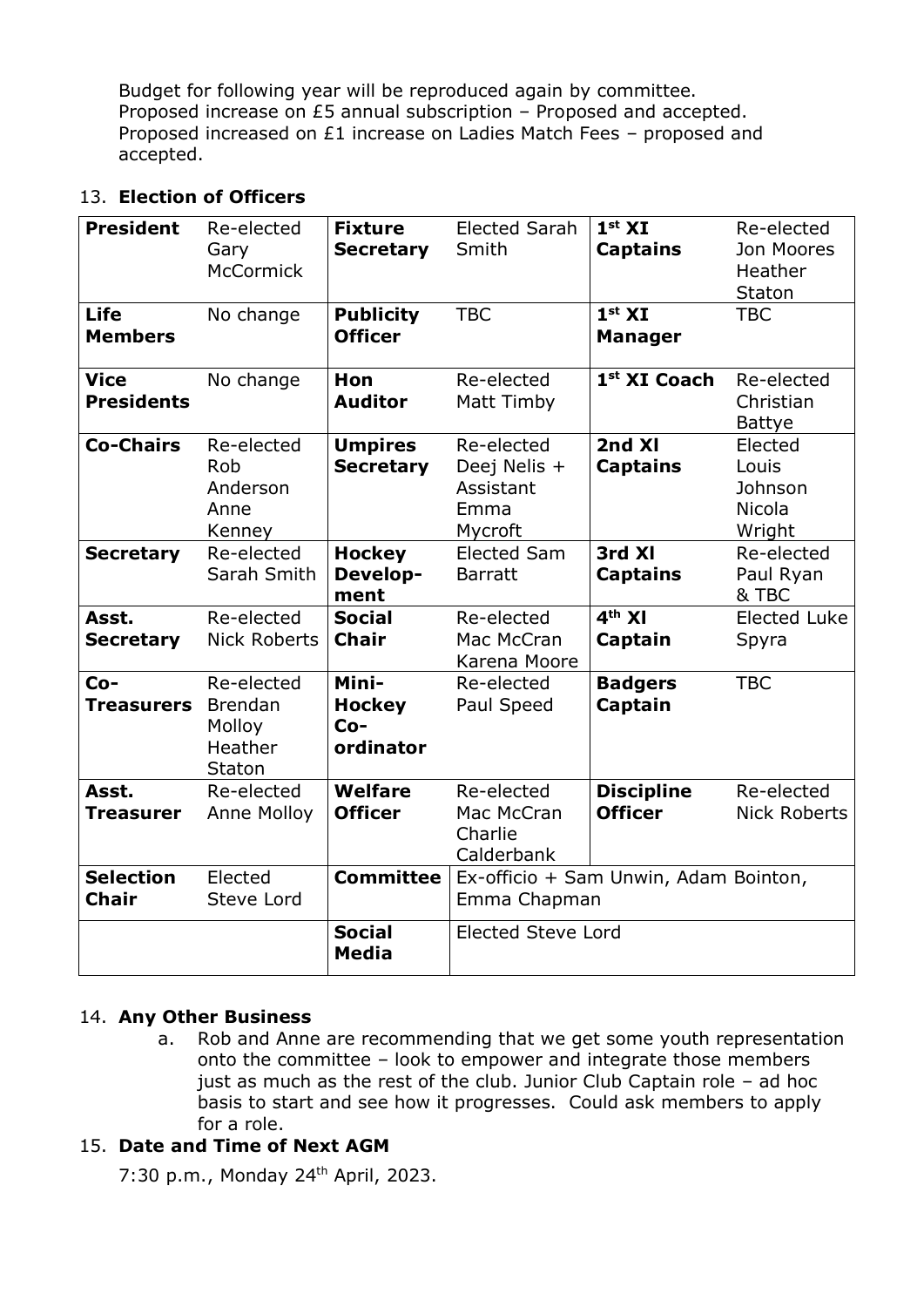

## **Chesterfield Hockey Reports to the 2022 Annual General Meeting**

## **Joint Chairmen's Report**

It's been an interesting season after two years of disruption due to the Covid pandemic but it was good to get back playing again. A lot of work had been done, over the last few years, behind the scenes with regards to the merger and it was great to start putting things into practice.

As expected disruption caused by Covid and the change of league structures always meant this would be a difficult return to Hockey for many clubs up and down the country and we think it's fair to say at Chesterfield we have coped pretty well.

Whilst membership numbers have been a little down and we didn't see the growth in numbers of pre-pandemic our captains and selection committees have done well to get teams out week on week. It's been a little disappointing with the limited game time for some teams however this also helped in some circumstances when we were short of players.

As it's been our first year working as a combined club we have had to work through a few issues and differences in opinions. This generally has been dealt with in the right way and we genuinely believe that we are a strong club facing up to difficulties. There is work to be done to further integrate the club but we know that we are up for that challenge and the vast majority of members are 100% behind what we are doing.

Our club ethos of promoting the youth and encouraging all within the club to enjoy our sport must remain forefront of our thoughts and in our actions moving forward we have plans in place as a management committee to continue the work that's been done not just in the last couple of years but in the last few decades.

Social events have been well attended and this has helped raise the funds in difficult financial times. Pitchero has been a success and we look forward to utilising it more next season. Even in these tricky times when we have had some big expenses we have been able to meet these commitments.

The Mexicans were a great addition to our club this year both on an off the pitch. Hopefully they will come back next year to help grow as players themselves and help us as a club.

The junior section continues to thrive, we as a club must thank Paul Speed and all the coaches for helping the next generation of CHC players. One thing that really pleased us this year was the number of u18 girls and boys who have come through the junior ranks, representing both first teams which is testament to our junior program and the commitment of the coaches.

Presentation is the time to talk about other specific team news/celebrations.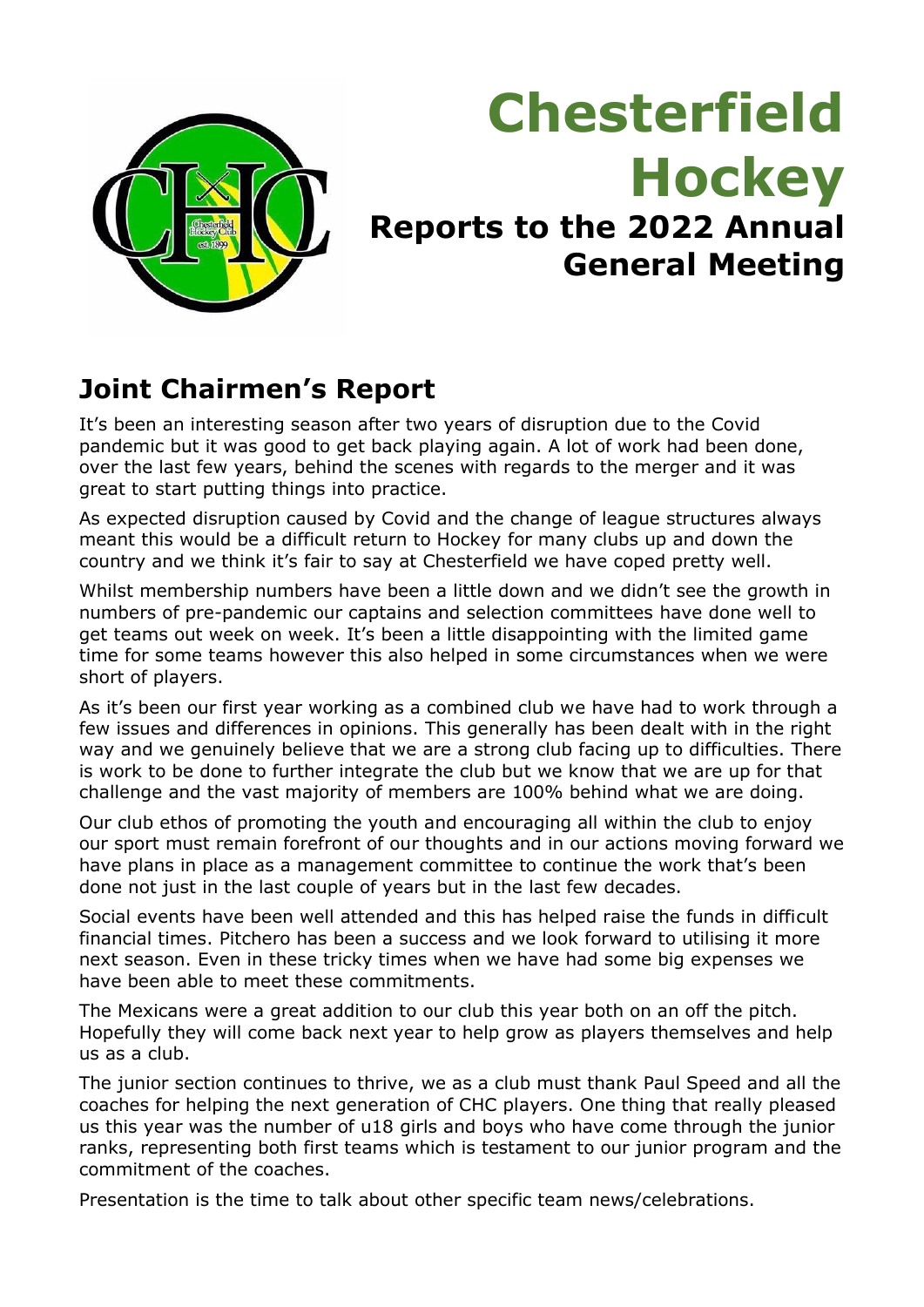Social media and communications throughout the club are as good as they've ever been. Again a big thanks to Steve Lord and the media team.

We have many challenges ahead, as do all community sports clubs across the country, and more than ever we are convinced we at Chesterfield Hockey Club are up for these challenges.

As always we must thank all the committee members, coaches, captains and volunteers who give up their time to help us all. We need more help so we will be looking to actively recruit more volunteers to assist in the running of the club along with more players to help grow the club. Moving into the next year we would like to see further integration between the men's and the ladies sides and between the junior and adult sides whether this be on the pitch or at social events.

We would also like to continue development of coaches and umpires to assist our already excellent setup.

You'll soon hear from the other officers of the club who will report on their individual sections,, again we think these officers who give up their time, for free, to help keep the club running. You also hear from the treasurers with their financial statements and their recommendations going forward. We all know that financially it's been difficult for everybody over the last couple of years and as a community-based club we know this more than most, so we thank all of the members who pay their match fees and subs and our sponsors and benefactors for keeping the club solvent.

We will be electing in some new officers of the club and team captains and we thank the departing parties for their time and hard work and look forward to welcoming to the new members onto the committee and in their roles going forward.

Thank you, Anne and Rob

### **Men's Secretary Report 2021-22**

The new season with the Men's teams playing in the Yorkshire & North-East region has been a success, with administration migrating onto the GMS platform taking place mid-way through the season causing a few issue, that were largely resolved by the end of the season.

There were a number of issues mainly concerning the reduced number of fixtures, which has been looked at by the league. The league have made the boundaries of the bottom areas more flexible, where one club has a few teams in a bottom division, they've moved some across, especially between Dale & Peak. The league are keen to listen to feedback from clubs if we want some other teams moved. The broad outcomes for the Men's and Ladies' teams are as follows:

Men's 1s - Yorkshire & North East Division 1 (M)

Men's 2s & 3s - Peak & Wold (M)

Men's 4s - Peak 1 (M)

Ladies' 1s - Yorkshire 3 (W)

Ladies' 2s & 3s - Peak 1 (W)

This does mean the 2s & 3s in both sides will be playing each other next year!

The full league breakdown is available.

## **Ladies' Secretary Report 2021-22**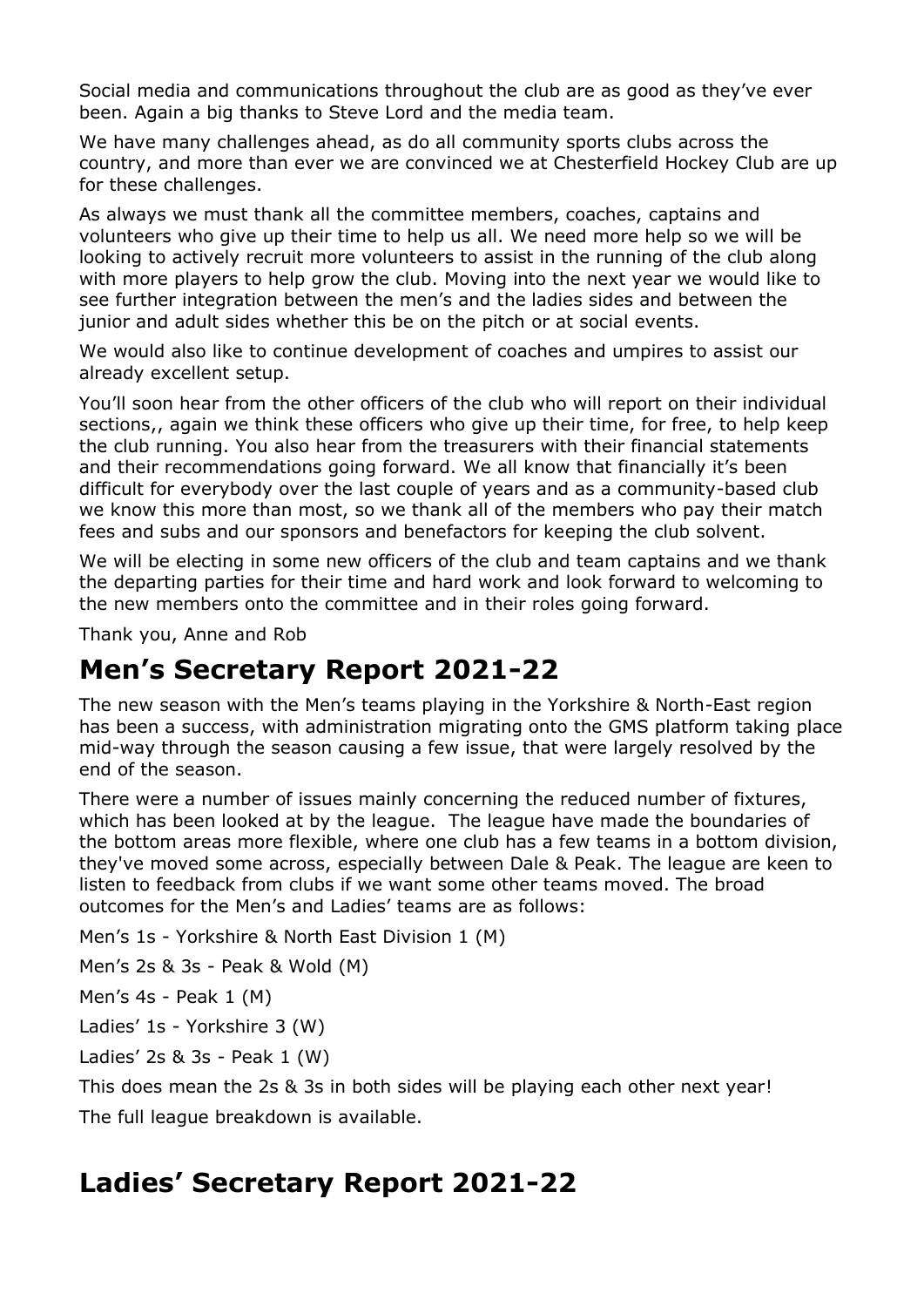Following the England Hockey restructure resulting in Chesterfield entering the Yorkshire & North-East area the ladies went into the 2021-22 season with a brandnew set of clubs to play against and therefore not knowing what to expect.

The ladies started the season with 4 ladies' sides, with 3 competitive teams and 1 development side. Unfortunately, due to several factors, players leaving for university, injuries, players not returning after the covid break, we took the difficult decision to fold the  $4<sup>th</sup>$  team, leaving us with 2 competitive and 1 development side. All fixtures were completed, which came with its challenges, including last minute changes from opposition, resulting in last minute squad changes, so thank you to all the captains and Linz for making this happen.

As you are all aware GMS went live in September last year ahead of the season. It brought major challenges during its implementation, but all the fixtures were entered ahead of the deadlines, which is a big achievement. We were the only club in Peak 2 Women to complete on time. The player registration went fully live from January 2022, which meant that all players were required to be registered before playing. Thank you to all the players for registering swiftly, there was not one occasion where the ladies played a match with an unregistered player. We even had player transfers and they all went through in line with the regulations.

From January all match sheets were to be completed on GMS as well as the paper sheets, which meant additional work for captains. All ladies match sheets were completed on time so thank you captains.

There are some further tweaks being made to the ladies' section of the league for next season, so we therefore look forward to welcoming some additional new ladies' sides to Chesterfield.

## **Junior Hockey Report for 2021-2022 season**

#### **Numbers**

Our average attendance on Wednesday evening 6-8pm training for U10s-U14s was 72, of which 20 were hockey hero's (5-8 year olds).

In total we have 100 children registered.

Thanks to all our volunteers who have helped on Wednesday's. It's a large team and a team effort.

#### **Yorkshire Youth Hockey League**

This has been a good competition and well organised – as we anticipated.

U10 boys - we only just had enough for a team up to Christmas, although newcomers made it slightly easier in 2nd half of season.

U10 girls we put a team out with no problems -usually around 9-12 available.

U12 boys we put a team out with no problems – usually 8-10 available.

U12 girls we only just managed a team - but reliable committed parents and players made it possible

The structure of the Yorkshire leagues for U10s & U12s is such that the top 50% of the divisions are central - Leeds!

The bottom 50% are regional so more local and some home games which is good for everyone plus revenue from the pitch. We have hosted 8 tournaments which has just covered off entry fees of £360.

U10s were in the lower regional leagues.

U12 boys & girls ended up in Div 2 which is a decent standard. The U12 girls had a strong side very narrowly missing out on regional NE In2H finals - group runners up.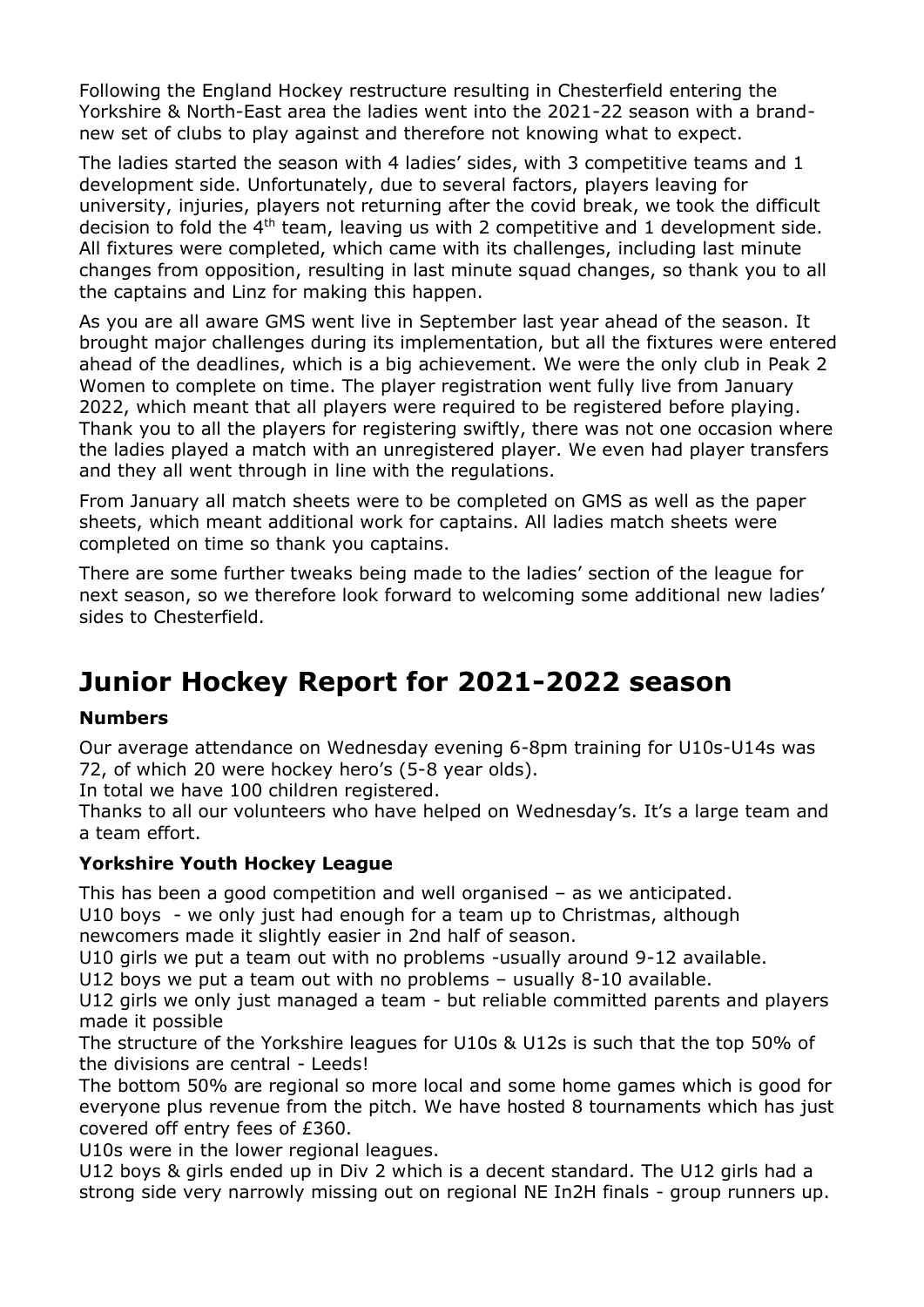The only drawback to YYHL has been the travelling which has been an issue especially to Leeds, but the alternative is now Beeston since they have essentially taken over the NoDes.

Its my recommendation to continue with YYHL next season, but I would not rule out a move to Beeston (NoDes) in future if travel became an issue for parents.

#### **Next Season U10s & U12s**

Next season we will be looking to transition our current Hockey Hero's into U10s teams – I have already been contacting parents of the older Hockey Hero's. We will struggle for numbers in U12s boys and girls.

Thanks to all our volunteers who have run teams and/or helped out in some capacity. Particularly Heather Hooper & Rob Anderson

#### **U14s boys**

U14 boys started the season as T3 7 a side but let downs with fixtures forced our hand in taking a punt on T2 11 a side. We enlisted the help of 2 lads from Chapeltown who couldn't get age group club hockey.

After Christmas 11 a side ran reliably with some good performances against the likes of Sheffield, Hull, Wakefield, Lindum, Rotherham. Many thanks to Sam & Louis who have reliably looked after this groups, and their positive influence has progressed the group well.

#### **U14 girls**

We started the season as T3.7 a side, but could not get reliable fixture's, with only 2 or 3 fixtures over the season. On paper we had plenty of girls for a 7 a side team, but there was not much appetite for Sunday matches, and the team was propped up with U12s on a couple of occasions.

Many thanks to Heather for running the team. Next season we are moving ladies club training to 8pm on Wednesday's following on from the U14s training session. This will provide a window to transition the U14 girls into ladies' hockey.

#### **U16 boys**

We had a strong run in the EH T2 comp losing to Isle of Man, and we also elevated from T2 to T1 YYHL post Xmas with some good performances against the likes of Huddersfield, Harrogate & Sheffield.

Many thanks to John for running this team

#### **Hockey Hero's**

Hockey Hero's back in Oct-Dec was a success with 21 participants. Initially 20 converted to Wednesday mini hockey, although a few have started to drop away now. 1 or 2 have already played in U10 YYHL tournaments which is brilliant. As an unexpected bonus, we have got 2 or 3 parents getting back into adult hockey/badgers as a by-product of HH.

#### **HH2 starts 18th May for 8 weeks on Wednesday's**

We have 9 participants so enrolled far, but need more. Ideally 20-25 would be good.

If we are going to improve as a club, we need more numbers at the bottom end, so we can provide more than 1 to 2 players per year to ladies & men's 1st teams which is about the current average.

Once again we are relying on Paul Ryan and SHAPE to get into schools and push HH2 in the next few weeks.

Steve Lord has done an outstanding job leading our 1st run of HH, and currently promoting HH2 on social media.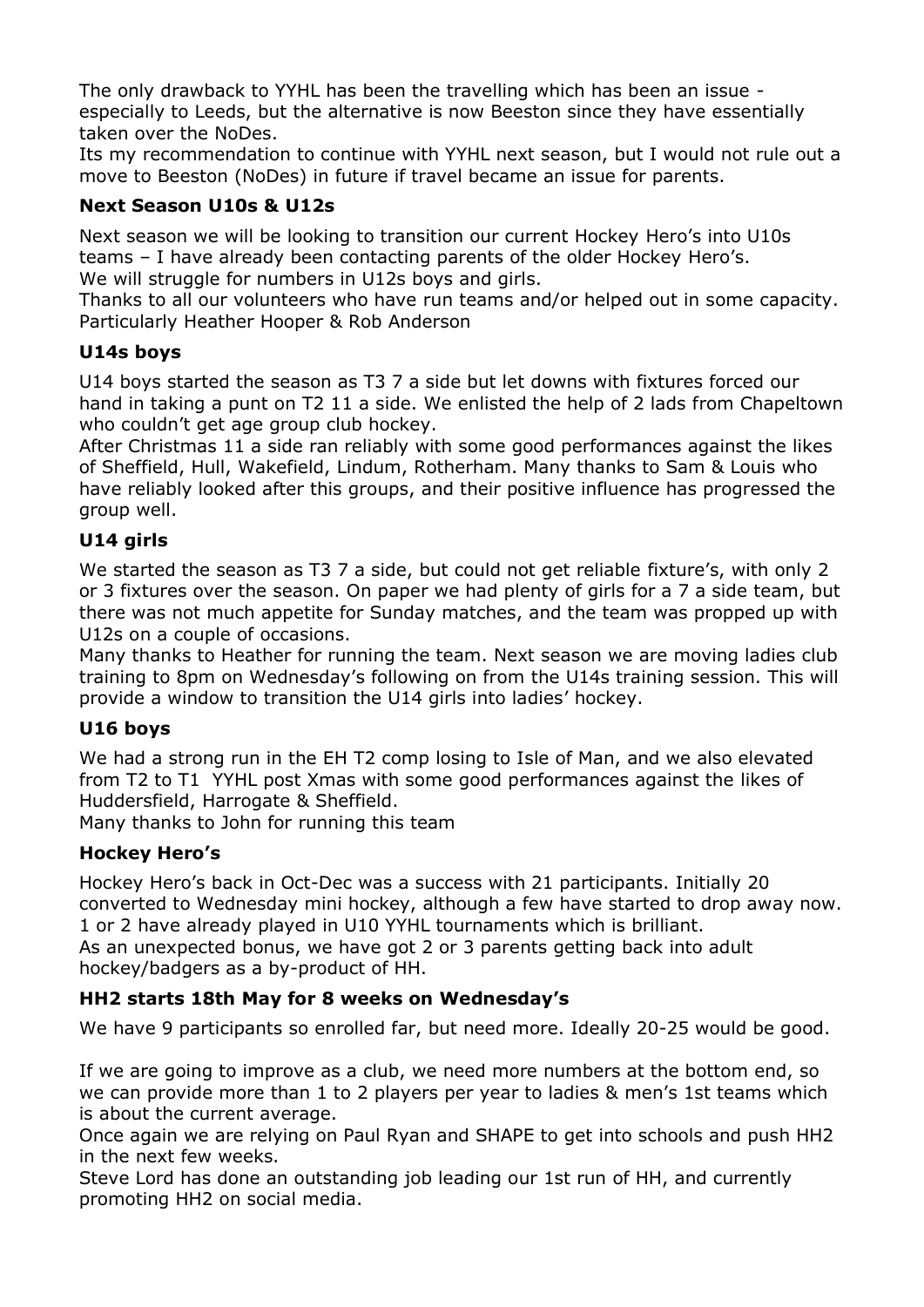We need to aspire to comfortably get U10 and U12 teams out for every fixture, and not going with the bear 7 or boosting teams with players from another team/age group.

We will also be running 5 or 6 sessions for U12-14s on Wednesday from late May to Mid-July.

We need 1 or 2 more volunteers to extend this to U10's - we need to keep the U10s involved in Hockey – it's a long time to September.

#### **Finally…**

Next season we are looking to expand on our group of volunteers to run junior teams on Sundays - please let me know if you would like to help.

I won't be running junior hockey forever with my children finishing a long time ago. I don't plan on going anywhere soon, but it would be wise to start and slowly scale back by involvement for a smoother succession plan in future.

We have some really good volunteers helping out now, but need a few more. We will fund any coaching courses if anyone is interested in improving their coaching skills.

The Mexican lads have helped a lot on Wednesdays and hopefully will return next year to assist.

We are also looking at linking the Mexican's up with SHAPE to deliver some hockey sessions in schools. Certification/DBS checks need sorting to facilitate this.

## **Chairman of selection**

Moving over into a new league no one was sure how we would fit in, not just that but how many players would fully return after the covid break.

The season started in September instead of the usual October and from the start it was obvious we would be short of players in some, having the Mexicans over was a great help to boost the numbers.

In short I think we have done very well to get teams out most weeks as I remember we had to cancel 2/3 times. Children's holidays is a real killer to the sides as we generally have about 20 players not available.

I think its worth putting a statement out to players and parents about commitments during the hockey season, (some ridiculous excuses this season)

I would suggest taking a team that's maybe a little weaker rather than waiting on players only available once a month, that way we can fulfil the away fixtures and better for captains to work with regular players every week.

The philosophy of moving the younger players through the teams I think this is working, every team has experienced having the younger players having stepped up when needed and impressed.

We had to step up quite a few from the Badgers which is great to see the system working, hopefully a few every season really does help. Thanks Steve for that.

Badgers captain is such an important role within the club to make sure the transition from junior to adult hockey is a smooth one.

Thanks to the Men's captains for the support, results haven't gone our way but I would like to think the men's section is the right environment for players old and young to enjoy.

Few of us are moving on after the AGM.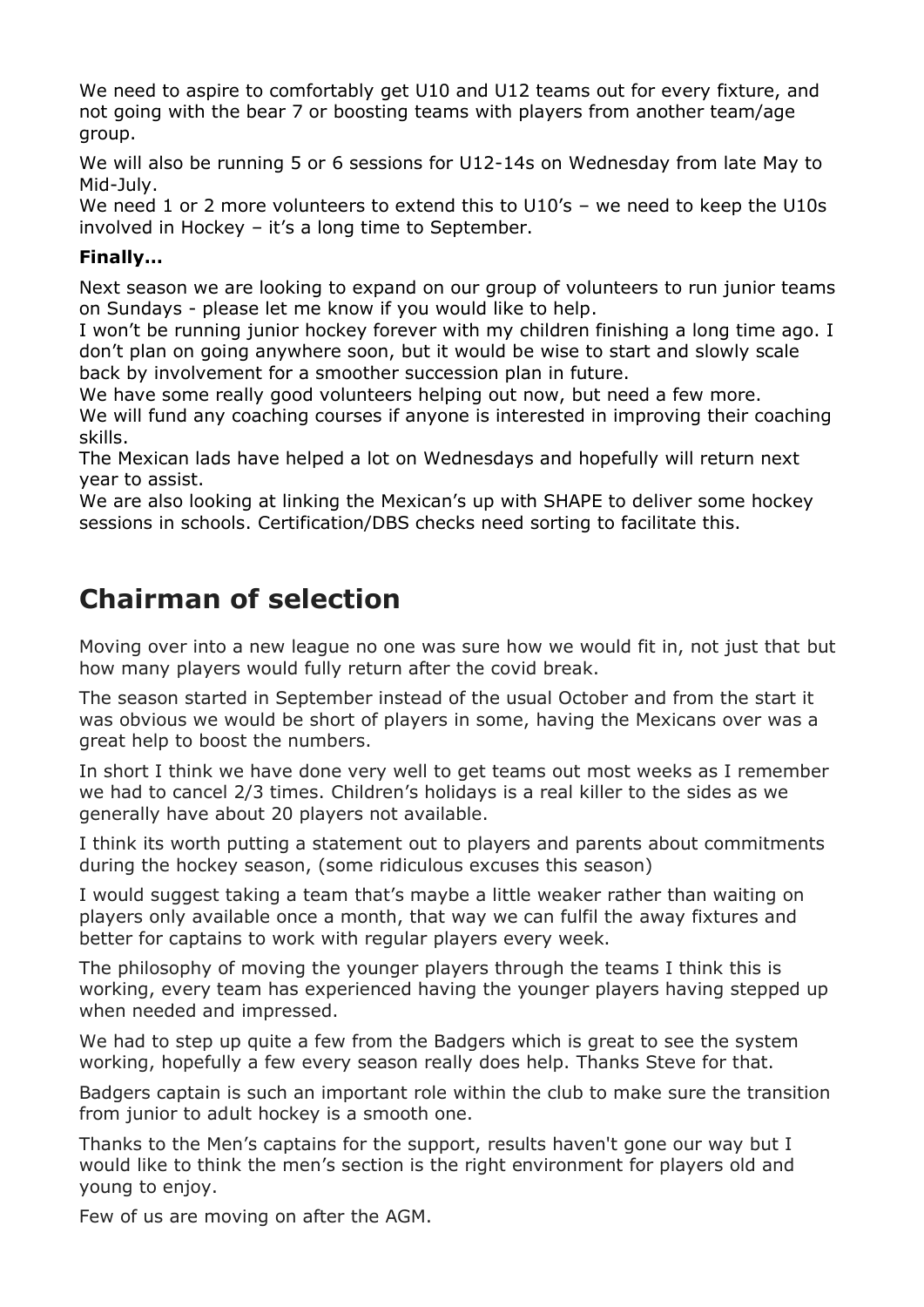With thanks to Mac for being captain to any team that will have him for about the last 40 years.

Sam Unwin has had a tough job to for the last few years thanks Sam for the hard work.

Steve Lord has been fantastic for the badgers preparing the kids for adult hockey week in week out making sure they are in a very enjoyable environment.

We have to make sure the role is filled with the correct person the Badgers environment is so important for the future of the club.

As for myself I cant remember how many years I have been head of selection (on the men's side) we have been through some tough years but I'd like to think we are in a good position atm with all the youngsters coming through the men's teams.

I have worked with a lot of captains over the years and enjoyed the role immensely, with so many changes within the club it's time for me to move on for selection and my position on the committee.

Thanks

Nashy.

## **Treasurers' Report**

#### **FOR YEAR ENDED 31 MARCH 2022**

#### **Summary**

Overall the club made a deficit of (£267) for the year, we had budgeted a surplus of £15,004.

The main reason for the variance is the money spent on the replacement floodlights of £15,000.

The club balance sheet net assets show £26,325 as at 31 March 2022.

The club bank accounts total £36,867 as at 31 March 2022.

#### **Recommendations**

To increase club memberships by £5 for the year per section.

To align the ladies match fees to  $£10$  per match (currently  $£9$ ) in line with the rest of the club adults.

Leave all other match fees as they are.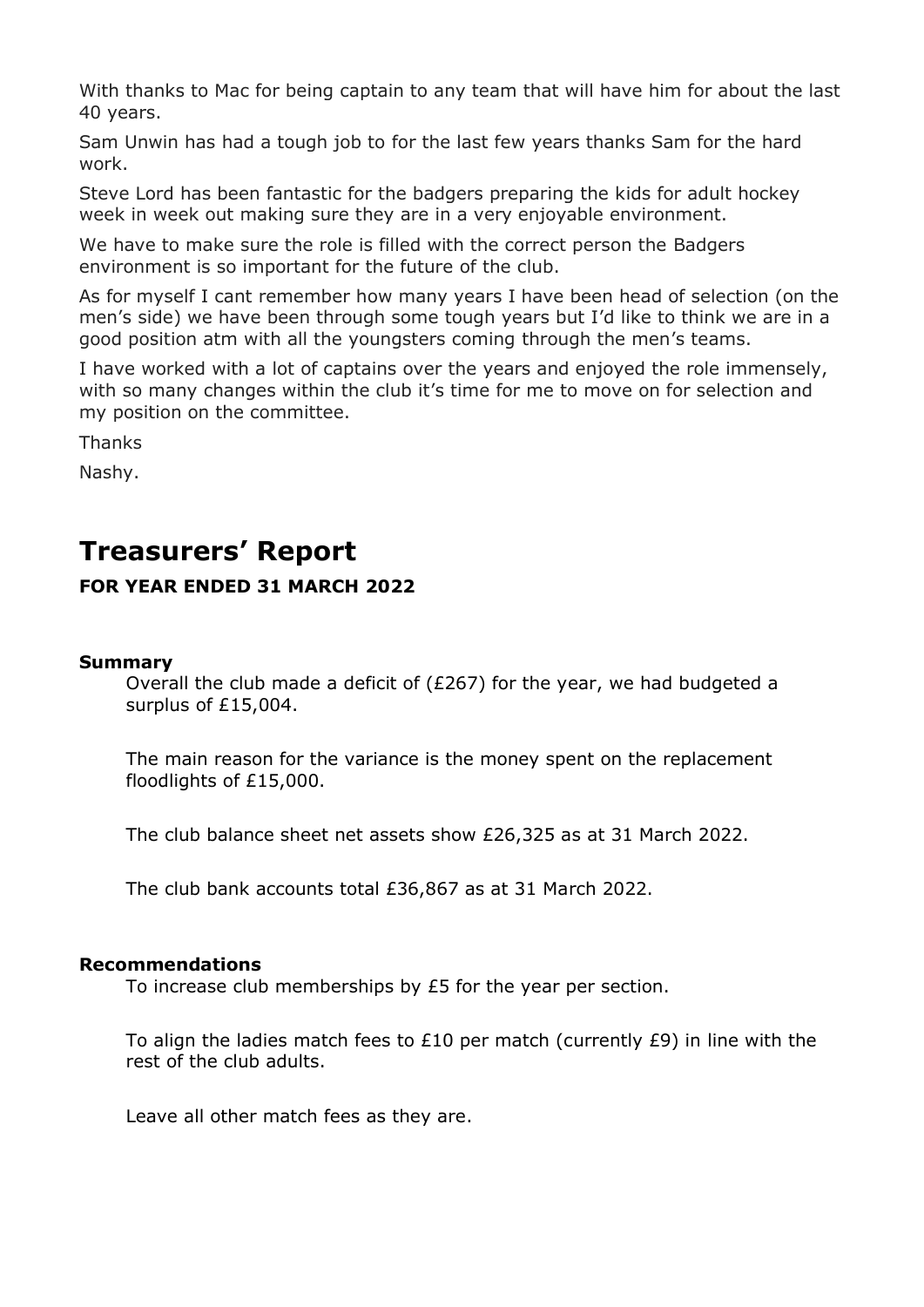#### **Objectives**

Clubs aim is to put aside a minimum of £10k per year for the future relay of the pitch and replacement equipment.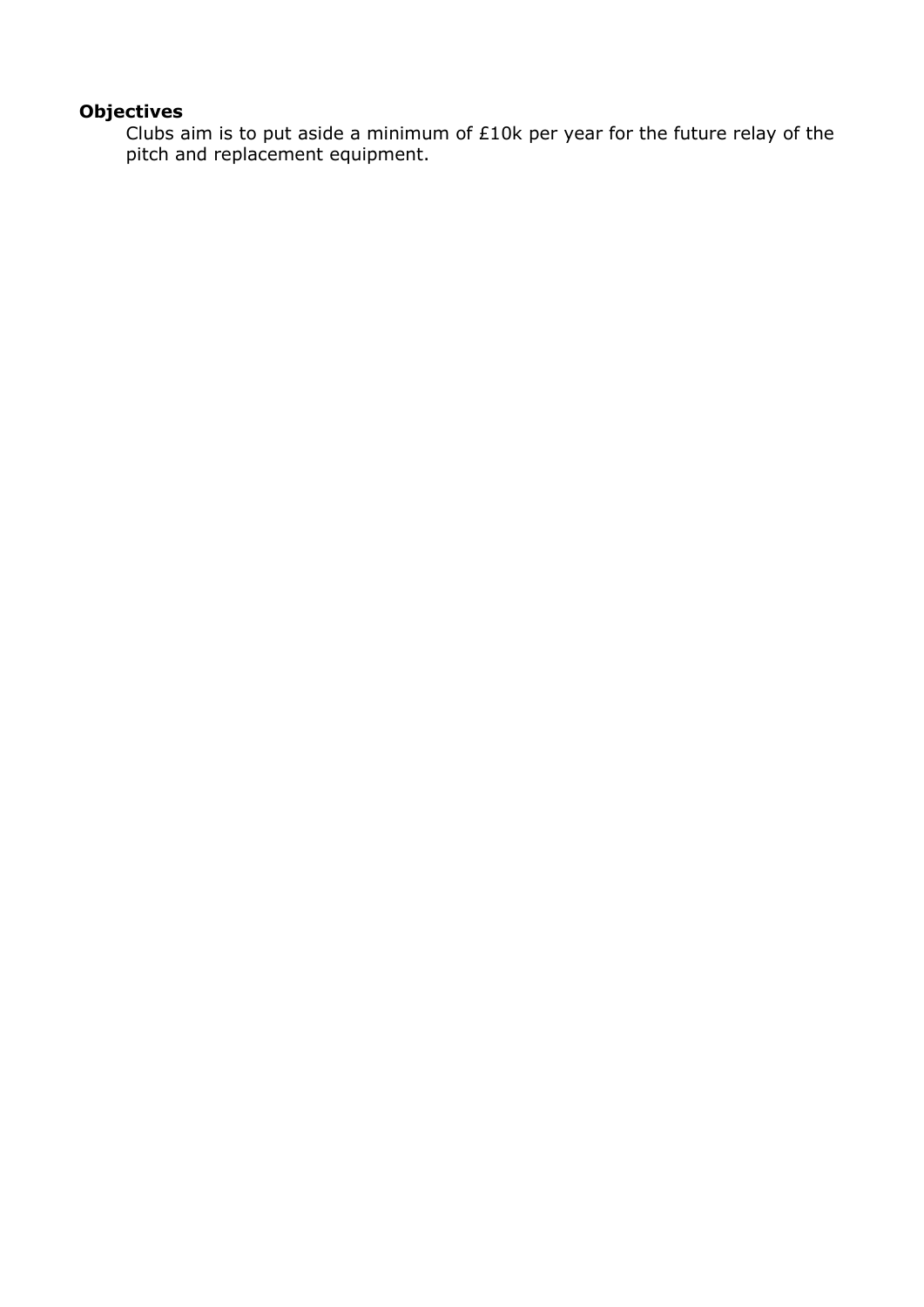#### CHESTERFIELD HOCKEY CLUB CONSOLIDATED P&L FOR YEAR ENDED 31 MARCH 2022

|                              | <b>Actuals</b> | <b>BUDGET</b> | Variance     |                                                        |
|------------------------------|----------------|---------------|--------------|--------------------------------------------------------|
|                              | Total          | Total         | Total        |                                                        |
|                              | 2,022          | 2,022         | 2,022        |                                                        |
|                              | £              | £             | £            | Comments                                               |
| <b>INCOME</b>                |                |               |              |                                                        |
|                              |                |               |              |                                                        |
| Subscriptions                | 16,270         | 16,865        |              | (-595) Overall membership numbers similar to last year |
|                              |                |               |              | One less ladies team than budgeted, 22 matches         |
|                              |                |               |              | per team budgeted but actual number is a lot           |
| <b>Match Fees</b>            | 14,237         | 18,124        | $(-3, 887)$  | less                                                   |
| <b>Hockey Heroes</b>         | 248            |               |              |                                                        |
|                              | 30,755         | 34,989        | $(-4, 234)$  |                                                        |
| Less: EXPENDITURE            |                |               |              |                                                        |
| Pitch Hire                   | 5,500          | 8,986         | $(-3, 486)$  |                                                        |
| Pitchero charges             | 372            | 575           |              | (-203) 3.3% of match fees                              |
| Registration/Affiliation/Ins | 2,215          | 2,456         | $(-241)$     |                                                        |
| Coaching                     | 8,513          | 7,000         | 1,513        |                                                        |
| Equipment                    | 1,721          | 1,500         | 221          |                                                        |
| Travel                       | 1,200          | 2,508         | $(-1, 308)$  |                                                        |
| Umpires & Officials          | 165            | 1,980         | $(-1, 815)$  |                                                        |
| Junior entry fees            | 460            | 0             | 460          |                                                        |
| Hockey heroes                | 250            | 0             | 250          |                                                        |
| Junior trophies              | 571            | $\Omega$      | 571          |                                                        |
| Junior GK kit                | 570            | $\Omega$      | 570          |                                                        |
| First aid                    | 0              | 150           | $(-150)$     |                                                        |
| Website                      | O              | 150           | $(-150)$     |                                                        |
| Minibus                      | 120            | 0             | 120          |                                                        |
| Floodlight replacement       | 15,000         | 0             |              | 15,000 Not budgeted                                    |
|                              |                |               |              |                                                        |
|                              | $(-5, 902)$    | 9,684         |              |                                                        |
| Other income                 |                |               |              |                                                        |
| Sponsorship/donations        | 3,333          | 4,500         |              | (-1,167) Hog roast/other sponsorship                   |
| 150 Club                     | 1,500          | 820           |              | 680 Based on last year                                 |
| Hire of pitch to external    | 400            | 0             | 400          |                                                        |
| Junior tuck shop             | 402            | 0             | 402          |                                                        |
| Net Surplus/(Deficit)        | $(-267)$       | 15,004        | $(-15, 271)$ |                                                        |

#### Note:

Aim of club surplus is to save minimum of £10k per year for the future pitch relay, this year the surplus was used to replace the floodlights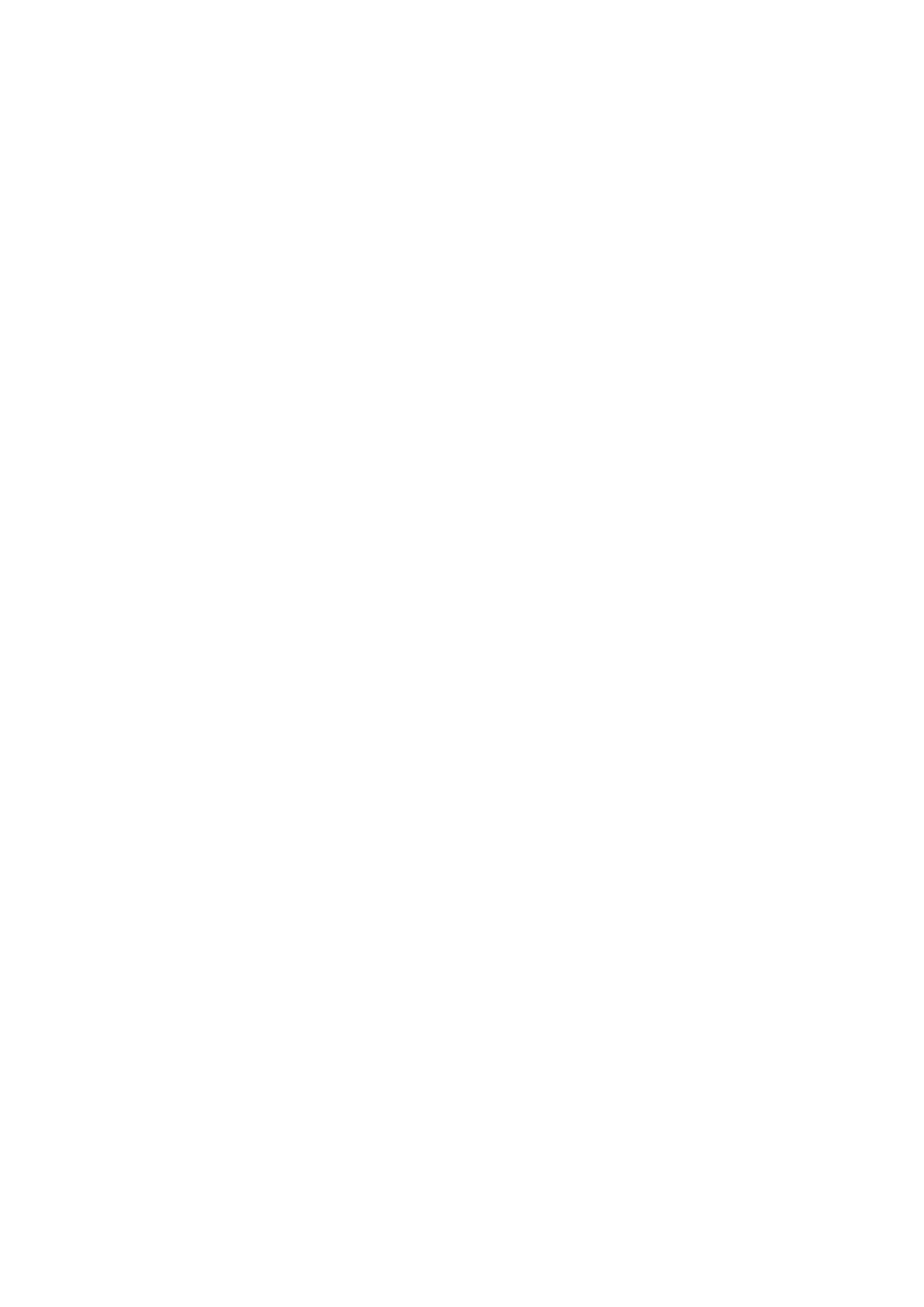#### CHESTERFIELD HOCKEY CLUB **BALANCE SHEET** AS AT 31ST MARCH 2022

|                                                | Year ended 31 March Year ended 31 March |             |            |            |
|------------------------------------------------|-----------------------------------------|-------------|------------|------------|
|                                                | 2022                                    |             | 2021       |            |
|                                                | £                                       | £           | £          | £          |
| <b>FIXED ASSETS</b>                            |                                         | 0           |            | 0          |
| CURRENT ASSETS                                 |                                         |             |            |            |
| Debtors                                        | 1,500                                   |             | 734        |            |
| <b>Bank - Staveley</b>                         | 10,513                                  |             | 7,148      |            |
| Bank - Mini hockey                             | 13,907                                  |             | 8,228      |            |
| Bank - CHC                                     | 12,447                                  |             | 13,523     |            |
|                                                |                                         |             |            |            |
|                                                |                                         | 38,367      |            | 29,633     |
| <b>CURRENT LIABILITIES</b>                     |                                         |             |            |            |
| <b>Bob Battye Fund</b>                         | $(-2,042)$                              |             | $(-2,042)$ |            |
| Floodlight loan                                | $(-10,000)$                             |             | 0          |            |
| Coaching fees                                  | 0                                       |             | $(-1,000)$ |            |
|                                                |                                         |             |            |            |
|                                                |                                         | $(-12,042)$ |            | $(-3,042)$ |
|                                                |                                         |             |            |            |
|                                                |                                         |             |            |            |
| Net assets                                     |                                         | 26,325      |            | 26,591     |
|                                                |                                         |             |            |            |
| <b>FINANCED BY</b>                             |                                         |             |            |            |
| Capital accounts                               |                                         |             |            |            |
| B/fwd (Ring fence monies CHC)                  | 14,290                                  |             |            | 14,290     |
| B/fwd (Ring fence monies mini hockey)          | 8,362                                   |             |            | 3,910      |
| b/fwd (Ring fenced monies from Staveley Women) | 4,376                                   |             |            | 4,376      |
| B/fwd CHC (from merger)                        | $(-437)$                                |             |            | 0          |
|                                                |                                         | 26,591      |            |            |
| Surplus/(Deficit) for Year (CHC mens/ladies)   |                                         | $(-5, 541)$ |            | $(-437)$   |
| Surplus/(Deficit) for Year (mini hockey)       |                                         | 5,275       |            | 4,452      |
| Net assets                                     |                                         | 26,325      |            | 26,591     |
|                                                |                                         |             |            |            |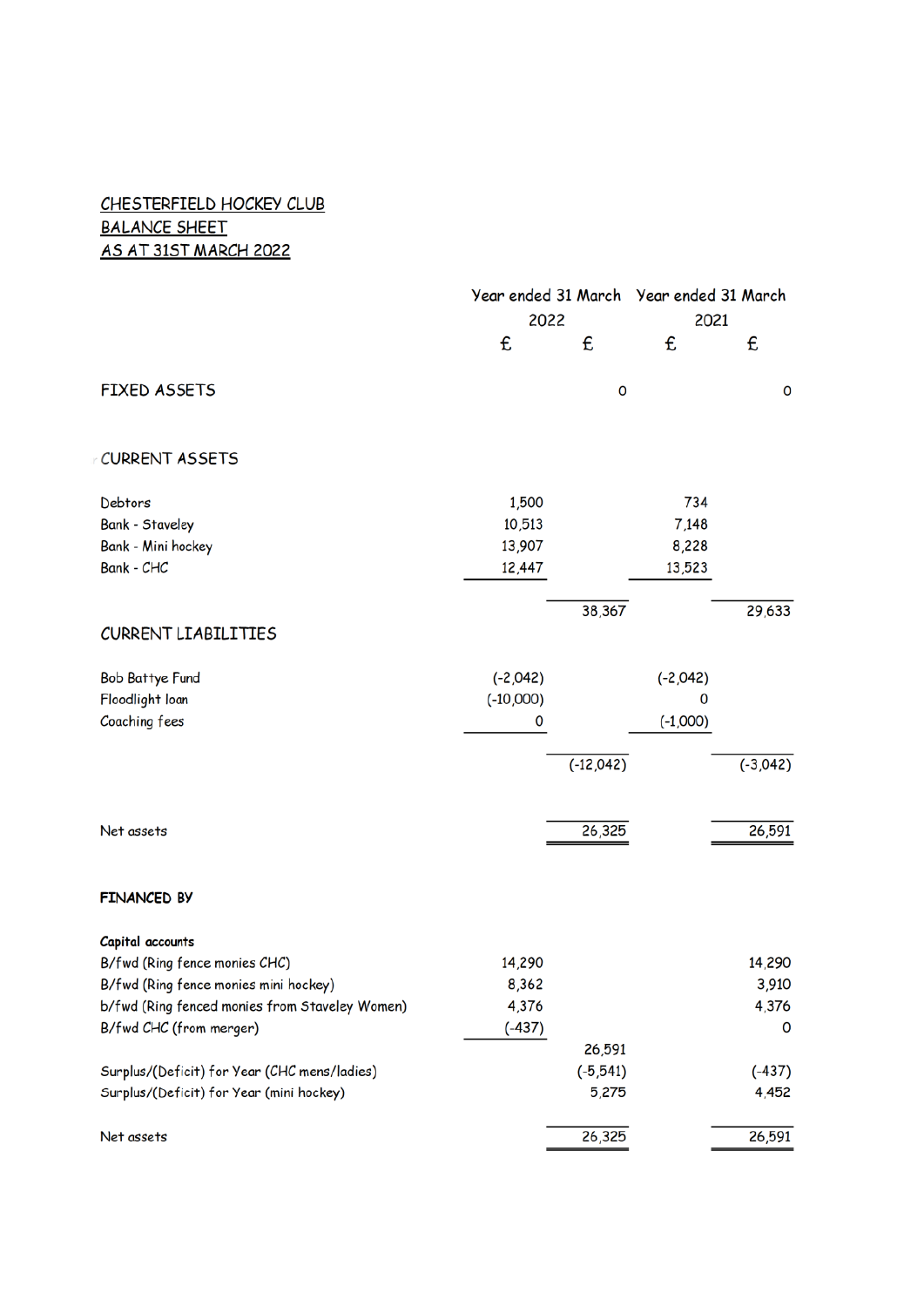#### **SOCIAL AND FUND RAISING ANNUAL REPORT**

This year has been quite a difficult one on the Social side. The main reason being with the two clubs merging and both finding our feet post-Covid. But saying this we have managed to organise a fantastic Race Night held at Chesterfield Rugby Club in February which was a family affair and it is the Committee intention to make this event " A Family Event" for parents and children alike. This year when all costs were taken out we managed to make a tidy sum of £669 profit, which I must say was brilliant and I want to thank all team captains for their efforts in securing sponsors for the races and also the horses.

Looking forward I want to take this opportunity to task and challenge each team to come and organise an event, it doesn't matter how large or small but it is trying to get the club to "gell together".

Next event is the Annual Presentation Dinner to be held on Friday 13th May at the Technique Stadium. Plenty of place available to book your place. This is a celebration of the Club and the achievements of the teams and also to have fun.

A note for your diary 10 September 2022 – Annual Hog Roast. This is our main fund raising event of the year and Simon Davidson has kindly allowed us to use his garden for this event. Thank you Simon.

100 Club. This is a monthly draw for cash prizes. £20 for 1st prize, £10 for 2nd prize and £5 for 3rd prize. To enter all you need to do is complete a monthly, continuous standing order for  $£1$  per number. I will be displaying at the Presentation Dinner details on how the system works. I have just sent a cheque to the Treasurer for £1500 to go into the Club Account.

Mac McCran

#### **4th TEAM END OF SEASON REPORT**

Firstly let me thank all of the players that have "turned" out for the 4ths for this season, which has meant that on one occasion only we have had to concede a game due to lack of players, and this was not the fault of the 4ths but as always we end up supporting the teams higher up in the club.

For those interested in stats here are the 4th teams. Played 20, Won 4, Draw 1, Lost 15, Goals for 27, Goals against 63. Looking at these figures it would appear that we were being thrashed every week. This is not the case. Looking at the teams in our league (Chapeltown 2nds, Doncaster 5 and 6s,) we faired quite well, we only had one drubbing of 9-0 and that was against Chapeltown 2nds. All other loses have been quite respectable. The beauty was that the team never gave up. My message at the start of each game was that I was not bothered about the results but as long as we played decent hockey, but more importantly that we enjoyed it.

Going through the team:

Goalkeeper: Regan Morton. What an asset to the team he has been, and at such a young age. He seemed totally fearless in goal and was mainly responsible for keeping our scores very respectful with a string of excellent saves in each game.

Sweeper: Mac (yours truly). I have enjoyed bringing the young ones through from Badgers and watching them flourish. I have been truly amazing (I have control of the keyboard).

Right Back: Dylan Marshall who when he played and not working has been solid in defence and I could rely on him. When Dylan was not available I had a regular supply of stand-ins, Alex Mycroft who started quietly but found his confidence and has had